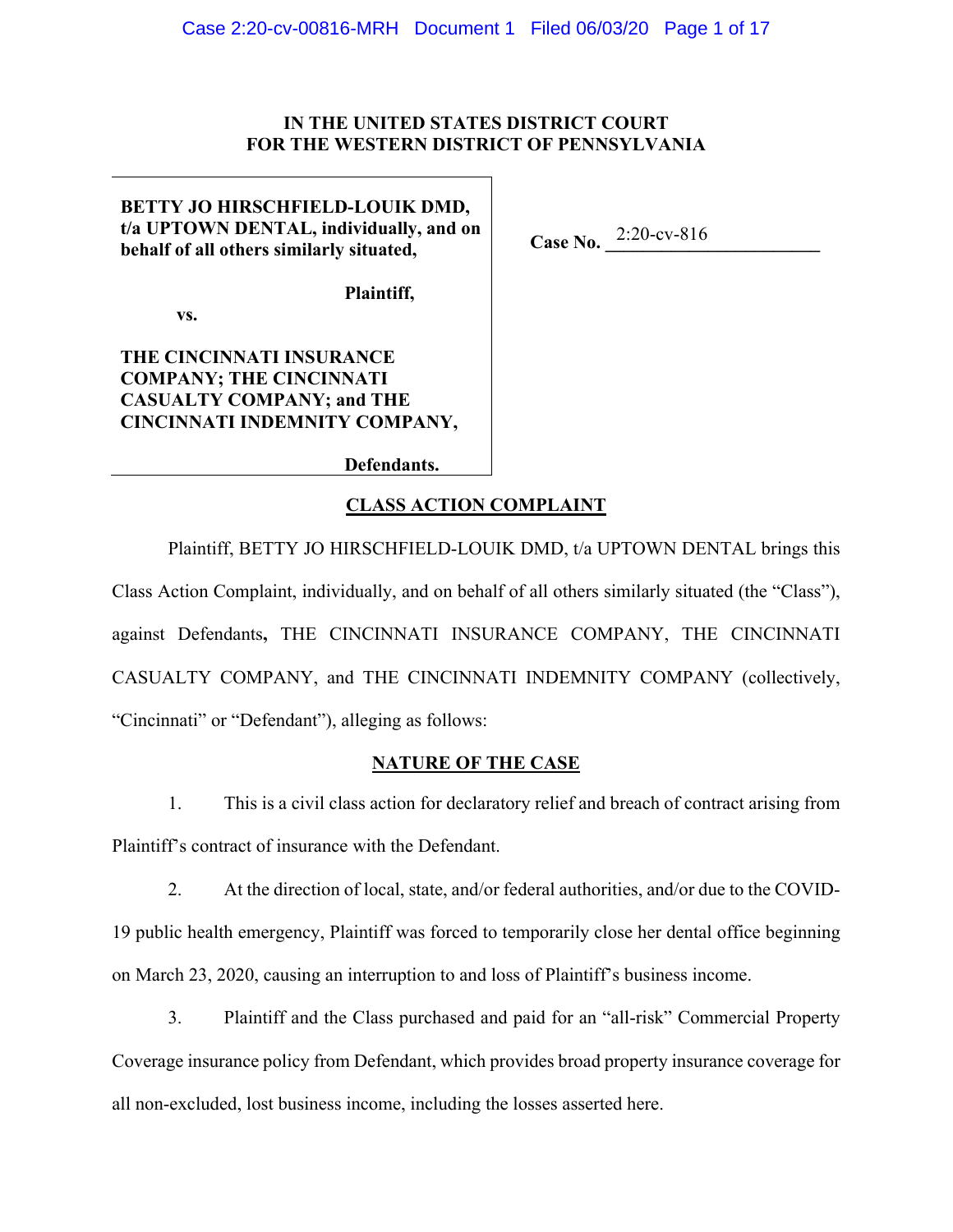#### Case 2:20-cv-00816-MRH Document 1 Filed 06/03/20 Page 2 of 17

4. Plaintiff submitted timely notice of her claim to Defendant, but Defendant has refused to provide the purchased coverage to its insured, and has denied Plaintiff's claim for benefits under the policy.

5. Defendant has similarly refused to, or will refuse to, honor its obligations under the "all-risk" policy(ies) purchased by Plaintiff and the other members of the putative Class of insureds.

#### **PARTIES**

6. Plaintiff, BETTY JO HIRSCHFIELD-LOUIK DMD, t/a/ UPTOWN DENTAL is an individual who resides in, and is a citizen of, Pennsylvania. Plaintiff is a licensed Pennsylvania dentist who maintains an office location at 733 Washington Road, Suite 310, Pittsburgh, Allegheny County, Pennsylvania 15228 ("Covered Property").

7. Defendant, THE CINCINNATI INSURANCE COMPANY ("Cincinnati Insurance"), is the wholly-owned subsidiary of the Cincinnati Financial Corporation, an Ohio corporation headquartered in Fairfield, Ohio. Defendants, THE CINCINNATI CASUALTY COMPANY ("Cincinnati Casualty") and THE CINCINNATI INDEMNITY COMPANY ("Cincinnati Indemnity") are wholly-owned subsidiaries of Cincinnati Insurance. Cincinnati Insurance, Cincinnati Casualty, and Cincinnati Indemnity are all headquartered in, and citizens of, Ohio. According to Cincinnati Financial Corporation's 10-K for fiscal year ending December 31, 2019, Defendant earned approximately \$985,000,000 in "net written" commercial property insurance premiums in 2019, throughout the United States.

#### **JURISDICTION**

8. This court has subject matter jurisdiction over this action pursuant to 28 U.S.C. § 1332(d), the Class Action Fairness Act, which affords federal courts with original jurisdiction over

- 2 -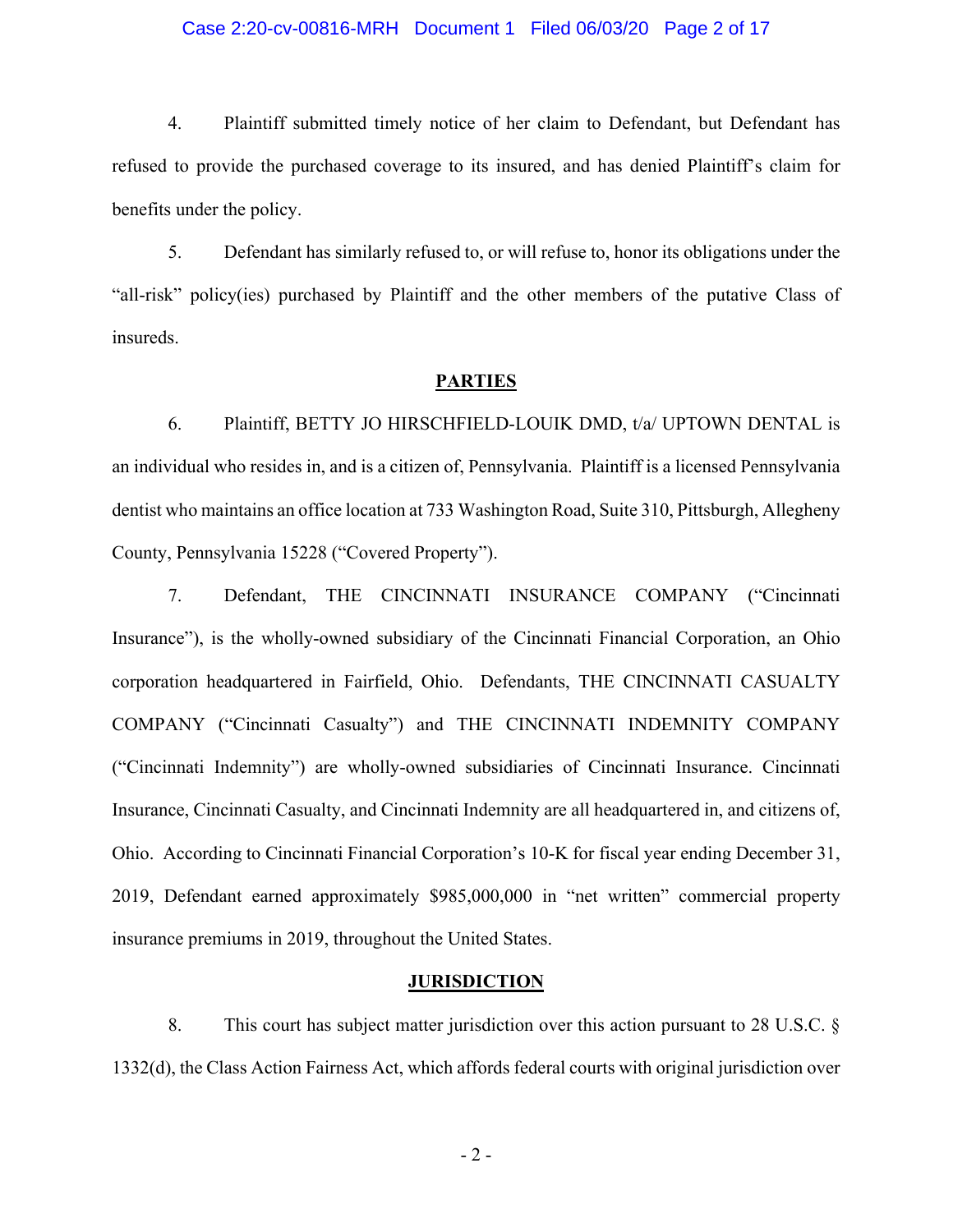#### Case 2:20-cv-00816-MRH Document 1 Filed 06/03/20 Page 3 of 17

cases where any member of the plaintiff class is a citizen of a state different from any defendant (*i.e.,* so-called "minimum diversity of citizenship,") and where the amount in controversy exceeds \$5,000,000, exclusive of interest and costs. Here, there exists minimal diversity of citizenship because Plaintiff (and some members of the Class) and Defendant are citizens of different states, and the aggregated claims of the putative Class members exceed \$5,000,000, exclusive of interest and costs.

9. The Court has personal jurisdiction over Defendant because at all relevant times it has engaged in substantial business activities in Pennsylvania. Defendant has, at all relevant times, transacted, solicited, and conducted business in Pennsylvania through its employees, agents, and/or sales representatives, and derived substantial revenue from such business in Pennsylvania. In 2019, Defendant earned \$263,000,000 in property casualty premiums in Pennsylvania, making Pennsylvania Defendant's sixth highest-earning state.

10. Venue is proper in this district pursuant to 28 U.S.C. § 1391(b)(2) because a substantial part of the events or omissions giving rise to the claim occurred, or a substantial part of property that is the subject of the action is situated, in this district.

#### **FACTUAL BACKGROUND**

## **Plaintiff Purchased an "All-Risk" Policy of Property Insurance That Broadly Provides Coverage for Loss of Business Income, Among Other Things**

11. Plaintiff purchased a contract of insurance from Defendant, whereby Plaintiff agreed to make payments (in the form of premiums) to Defendant in exchange for Defendant's promise to indemnify Plaintiff for losses at the Covered Property, including, but not limited to, business income losses.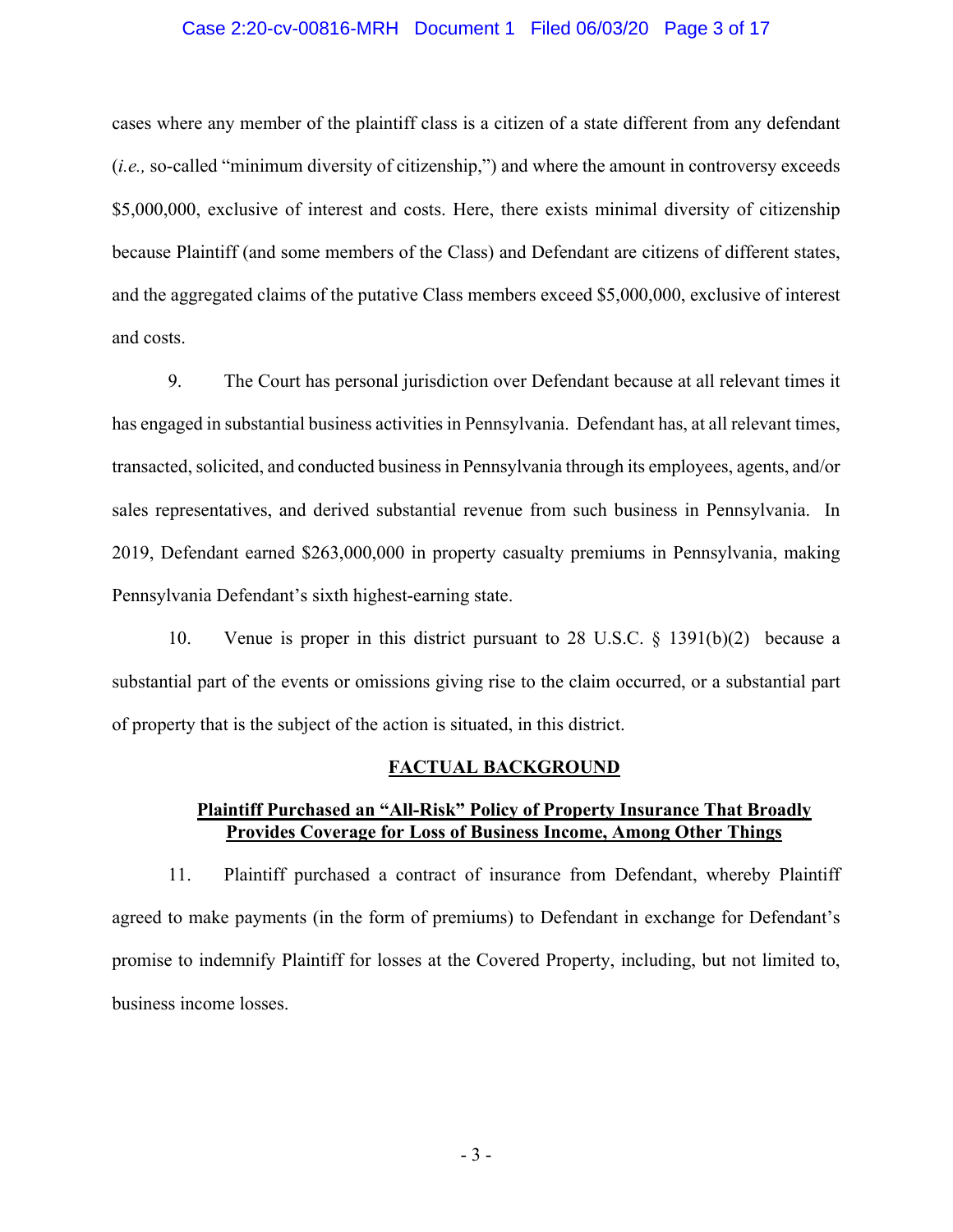#### Case 2:20-cv-00816-MRH Document 1 Filed 06/03/20 Page 4 of 17

12. Plaintiff's contract of insurance with Defendant bears Policy Number ECP0326773 (the "Policy") and is effective for the period of June 1, 2018 to June 1, 2021 (the "Policy Term"). The Policy is attached hereto as **Exhibit A**.

13. Plaintiff paid all premiums owed to Defendant under the Policy, and Defendant accepted all such premiums from Plaintiff.

14. The Policy is a form policy issued by Defendant.

15. The Policy is an "all-risk" policy, which provides the broadest property insurance coverage available.

16. The Policy provides coverage for "direct 'loss' to Covered Property at the 'premises' caused by or resulting from any Covered Cause of Loss."

17. The Policy defines "premises" as "the Locations and Buildings described in the Declarations."

18. The Policy defines "Covered Cause of Loss" as "direct 'loss' unless the 'loss' is excluded or limited in [the Policy]."

19. The Policy defines "Loss" as "accidental physical loss or accidental physical damage."

20. The Policy does not define the phrase "accidental physical loss or accidental physical damage."

21. However, the use of the disjunctive "or" in the phrase "accidental physical loss or accidental physical damage" means that coverage is triggered if either a physical loss of property or damage to property occurs. The concepts are separate and distinct and cannot be conflated.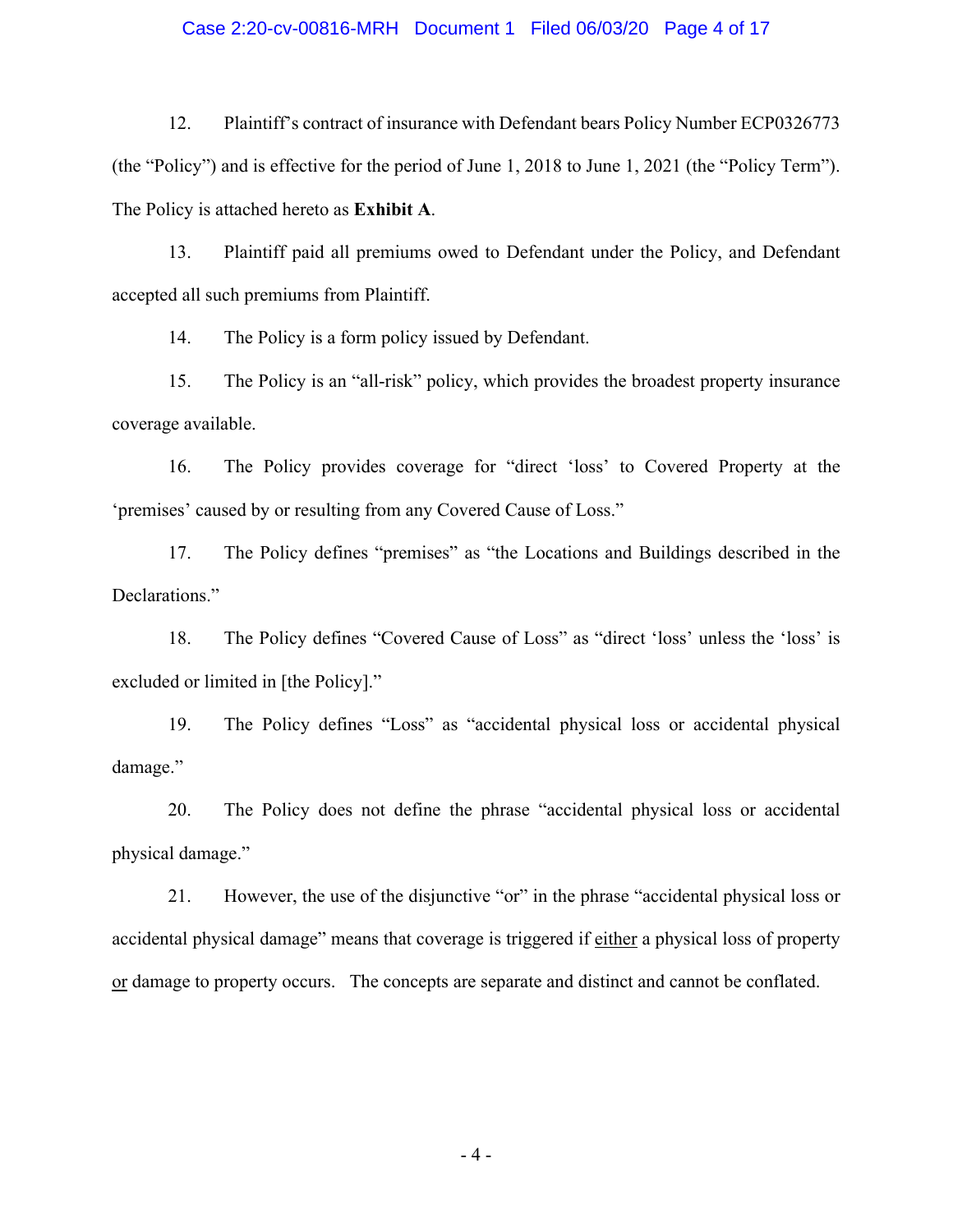#### Case 2:20-cv-00816-MRH Document 1 Filed 06/03/20 Page 5 of 17

22. Physical loss of, or damage to, property may be reasonably interpreted to occur when a covered cause of loss threatens or renders property unusable or unsuitable for its intended purpose or unsafe for ordinary human occupancy and/or continued use.

23. The Policy provides Plaintiff with, *inter alia*, various business income and extra expense coverages during the Policy Term.

24. Under the Policy, Defendant agrees to pay for the actual loss of "Business Income" and "Rental Value" sustained by Plaintiff due to the necessary suspension of operations caused by direct "loss" to the "premises" which are "described in the Declarations and for which a 'Business Income' Limit of Insurance is shown in the Declarations." The Policy describes the covered premises as "733 Washington Road, Suite 310, Pittsburgh, Pennsylvania 15228-2022," the Covered Property, and coverage is listed for "Business Income w/Extra Expense" with a Limit of Insurance of "12 Months ALS [Actual Loss Sustained]."

25. Additional coverage is provided under the Policy for business income losses resulting from an "action of civil authority" which prohibits access to the Covered Property, related to a "Covered Cause of Loss" at property other than the Covered Property.

26. Members of the Class also purchased a policy of insurance from Defendant providing for the same business income loss coverage and using the same form policy provisions.

## **In Response to Covid-19, Pennsylvania and Other State Governments Issue Sweeping Orders Shutting Down "Non-Essential" Businesses**

27. COVID-19 has spread, and continues to spread, rapidly across the United States and has been declared a public health emergency of international concern by the World Health Organization. *See* https://www.health.harvard.edu/diseases-and-conditions/coronavirus-resourcecenter (last accessed May 6, 2020).

- 5 -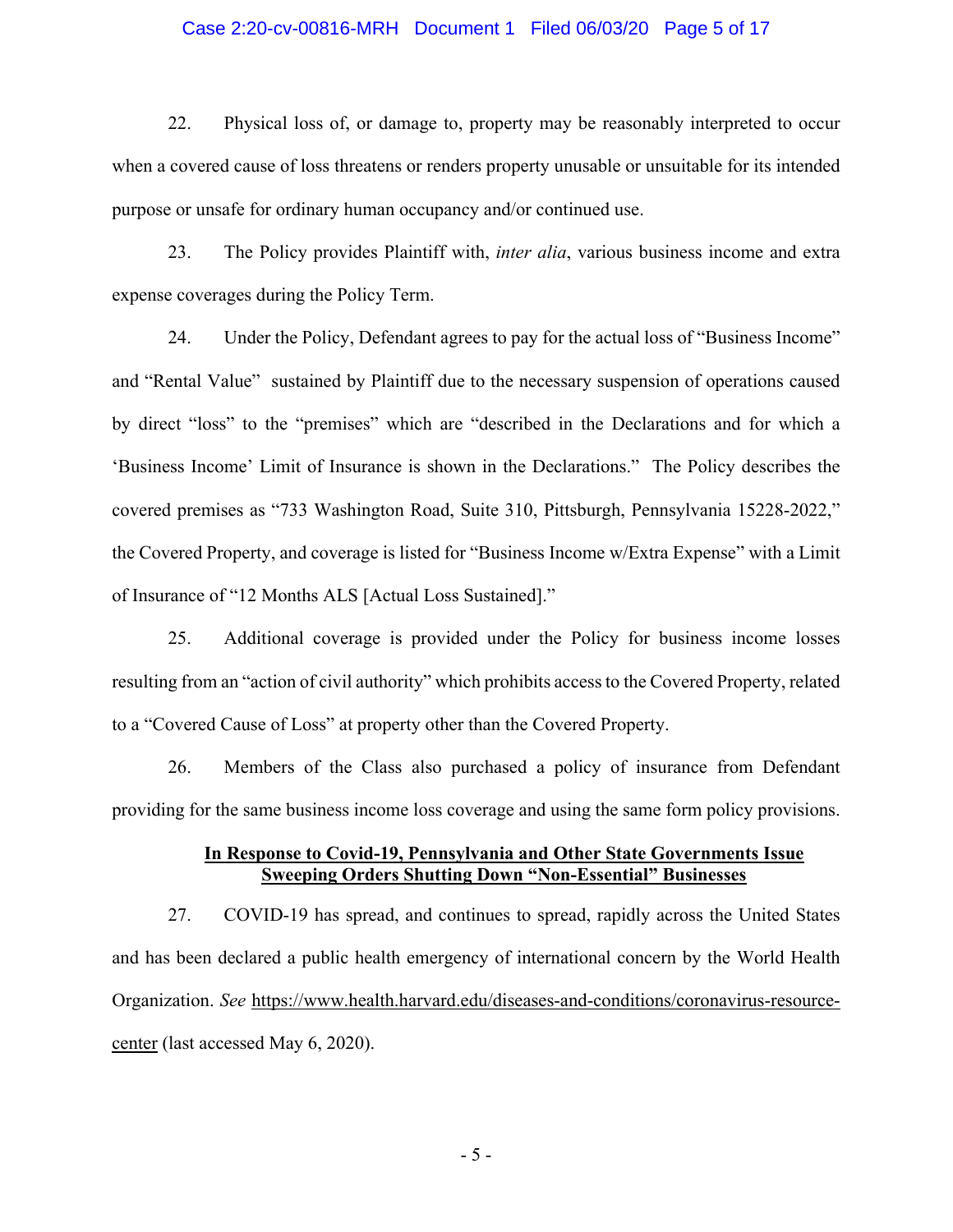#### Case 2:20-cv-00816-MRH Document 1 Filed 06/03/20 Page 6 of 17

28. COVID-19 is highly contagious and can be spread exponentially in the community by persons who are symptomatic, asymptomatic or pre-symptomatic. In addition to transmission through airborne respiratory droplets, the COVID-19 virus can physically attach to and stay on surfaces of objects or materials for many days.

29. According to a study published in *The New England Journal of Medicine*, COVID-19 is widely accepted as a cause of real physical loss and damage. It remains stable and transmittable in aerosols for up to three hours, and on surfaces for up to four hours on copper, up to 24 hours on cardboard and up to two to three days on plastic and stainless steel. *See*  https://www.nih.gov/news-events/news-releases/new-coronavirus-stable-hours-surfaces (last accessed May 6, 2020).

30. Another study, published in the *Journal of Hospital Infection*, found: "Human coronaviruses can remain infectious on inanimate surfaces at room temperature for up to 9 days. At a temperature of 30°C or more the duration of persistence is shorter." *See*  https://www.inverse.com/science/coronavirus-4-studies-explain-how-covid-19-sticks-to-surfaces (last accessed May 6, 2020).

31. With respect to dentistry practices, like Plaintiff's business, COVID-19 poses a particular threat. Most procedures performed by dentists have the potential for creating contaminated aerosols and splatter. Journal of Clinical & Diagnostic Research, *Aerosols How Dangerous They Are in Clinical Practice*, (April 1, 2015), available at https://www.ncbi.nlm.nih.gov/pmc/articles/PMC4437160/. The creation of aerosols in dentistry is of even greater concern with COVID-19: "First, higher viral loads have been detected in nasal passages and the upper respiratory tract of individuals infected with [COVID-19], which mean coughs and sneezes may contain higher viral loads than its predecessor virus. Second, the potential

- 6 -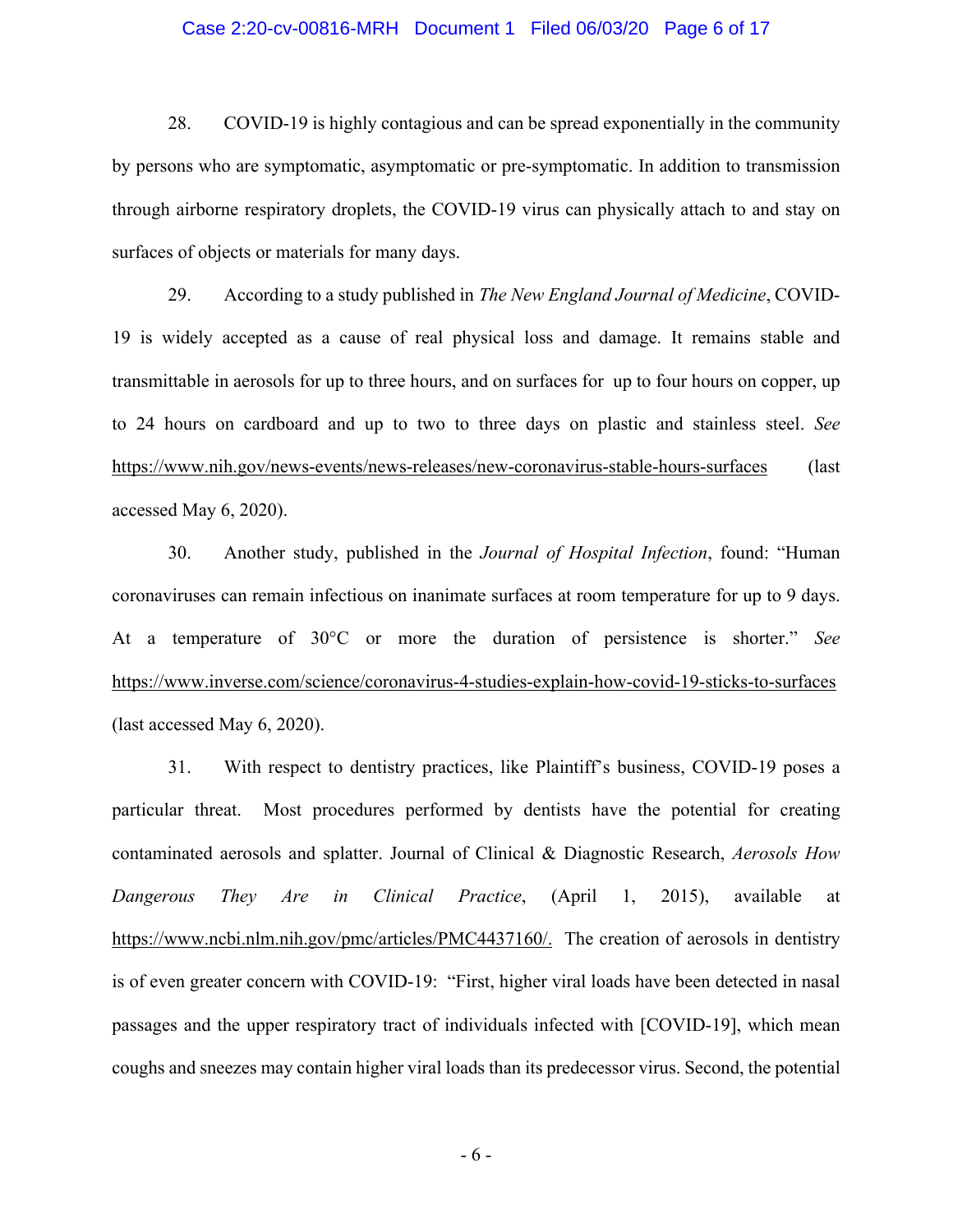#### Case 2:20-cv-00816-MRH Document 1 Filed 06/03/20 Page 7 of 17

for individuals infected with [COVID-19] to shed and transmit the virus while asymptomatic is much greater, and those in the latent stages of the disease often shed the virus at a higher rate. Third—and most significantly—this new virus strain has been shown to be much more efficient at traveling more considerable distances and becoming aerosolized." Perio-Implant Advisory, *COVID-19 and the problem with dental aerosols* (April 7, 2020), available at https://www.perioimplantadvisory.com/periodontics/oral-medicine-anesthetics-and-oralsystemic-connection/article/14173521/covid19-and-the-problem-with-dental-aerosols.

32. In response to the COVID-19 public health emergency, on March 6, 2020, the Governor of Pennsylvania declared a "Disaster Emergency" throughout the Commonwealth of Pennsylvania to control ingress and egress to and from property within the Commonwealth and the movement of persons within it.

33. On March 16, 2020 the American Dental Association ("**ADA"**) "recognizing the unprecedented and extraordinary circumstances dentists and all health care professionals face related to growing concern over COVID-19" issued a recommendation that dentists nationwide postpone elective procedures.

34. Thereafter, on March 19, 2020, the Governor of Pennsylvania issued an Executive Order closing all non-essential businesses within the Commonwealth, including Plaintiff's business. Specifically, the Executive Order, which became effective immediately upon its issuance, mandated that:

No person or entity shall operate a place of business in the Commonwealth that is not a life sustaining business regardless of whether the business is open to members of the public.

Governor Wolf, "Order of the Governor of the Commonwealth of Pennsylvania Regarding the Closure of All Businesses that are not Life Sustaining," (Mar. 19, 2020) https://www.governor.pa.gov/wp-content/uploads/2020/03/20200319-TWW-COVID-19 business-closure-order.pdf ("**Executive Order**").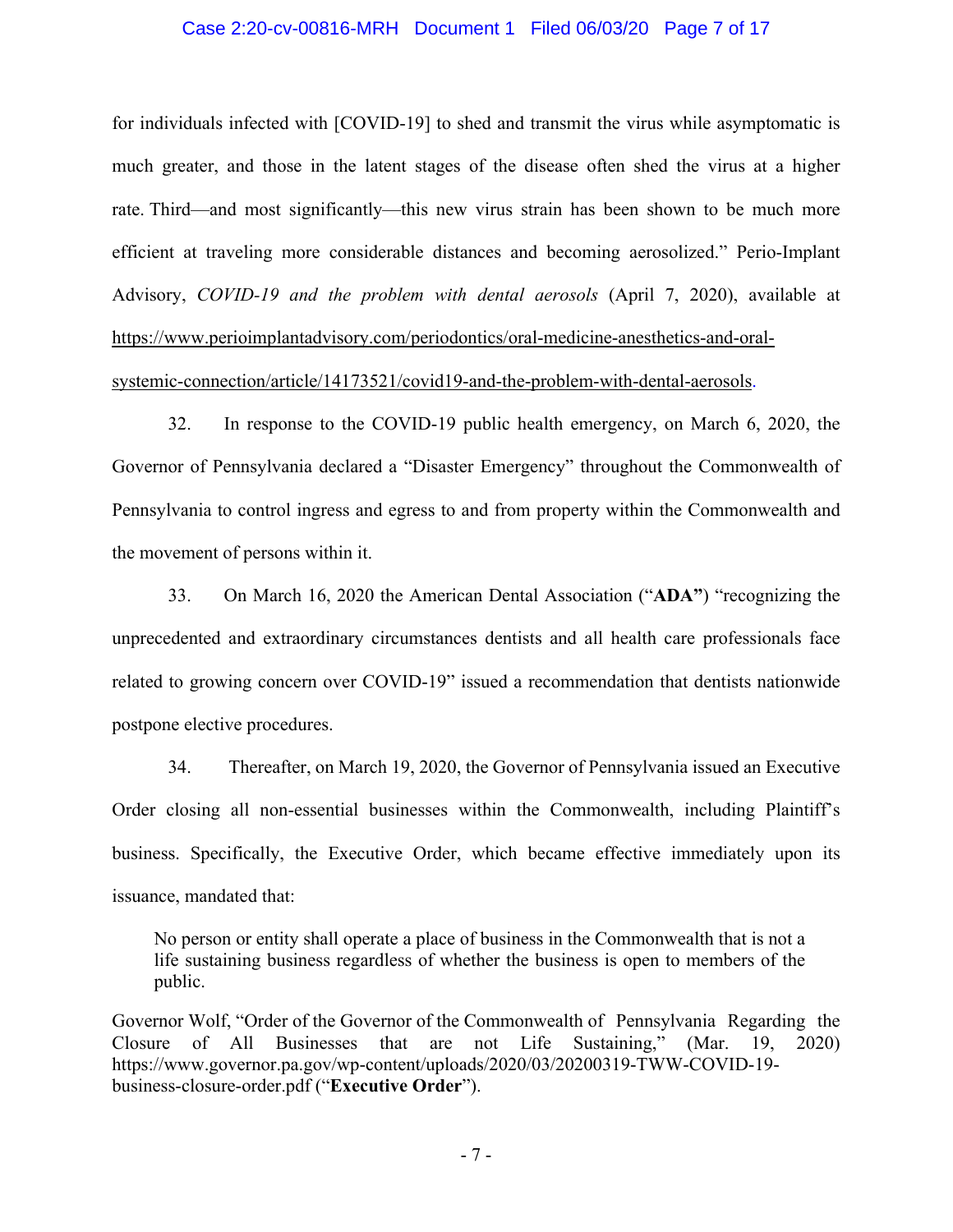#### Case 2:20-cv-00816-MRH Document 1 Filed 06/03/20 Page 8 of 17

35. On March 19, 2020 the Secretary of the Pennsylvania Department of Health consistent with the Governor's Executor Order also issued an order that no person operate a place of business that is not life-sustaining within the Commonwealth.

36. Also, on March 19, 2020, the Small Business Administration issued Disaster Declaration #16360 issuing a Declaration of an Economic Injury Disaster for the entire Commonwealth of Pennsylvania.

37. On March 22, 2020 the Secretary of the Pennsylvania Department of Health also issued a "Guidance on COVID-19 for Dental Health Care Personnel in Pennsylvania" (the "**DOH March 22nd Guidance"**) directing that all dental facilities immediately cease all treatment until further notice except for urgent and emergency procedures.

38. The DOH March  $22<sup>nd</sup>$  Guidance noted that most dental facilities would not be able to meet stringent infection protection and control requirements needed to remain open including, but not limited to, personal protection equipment ("PPE"), N95 masks, face-shields covering face and sides, disposable gowns and gloves and engineering controls such as negative pressure isolation rooms with HEPA filtration.

On March 23, 2020, the Governor of Pennsylvania issued a "Stay at Home" Order to seven counties in Pennsylvania, including Allegheny County (the "**Governor's Stay at Home Order**"), to take effect at 8:00 p.m. on March 23, 2020 severely limiting an individual's ability to leave their residence. The Governor's Stay at Home Order was amended April 1, 2020 to apply to the entire Commonwealth of Pennsylvania, effective immediately.

39. The DOH March 22nd Guidance was amended on March 26, 2020 (the "**DOH**  March 26<sup>th</sup> Guidance") which again directed all dental facilities to cease all elective dental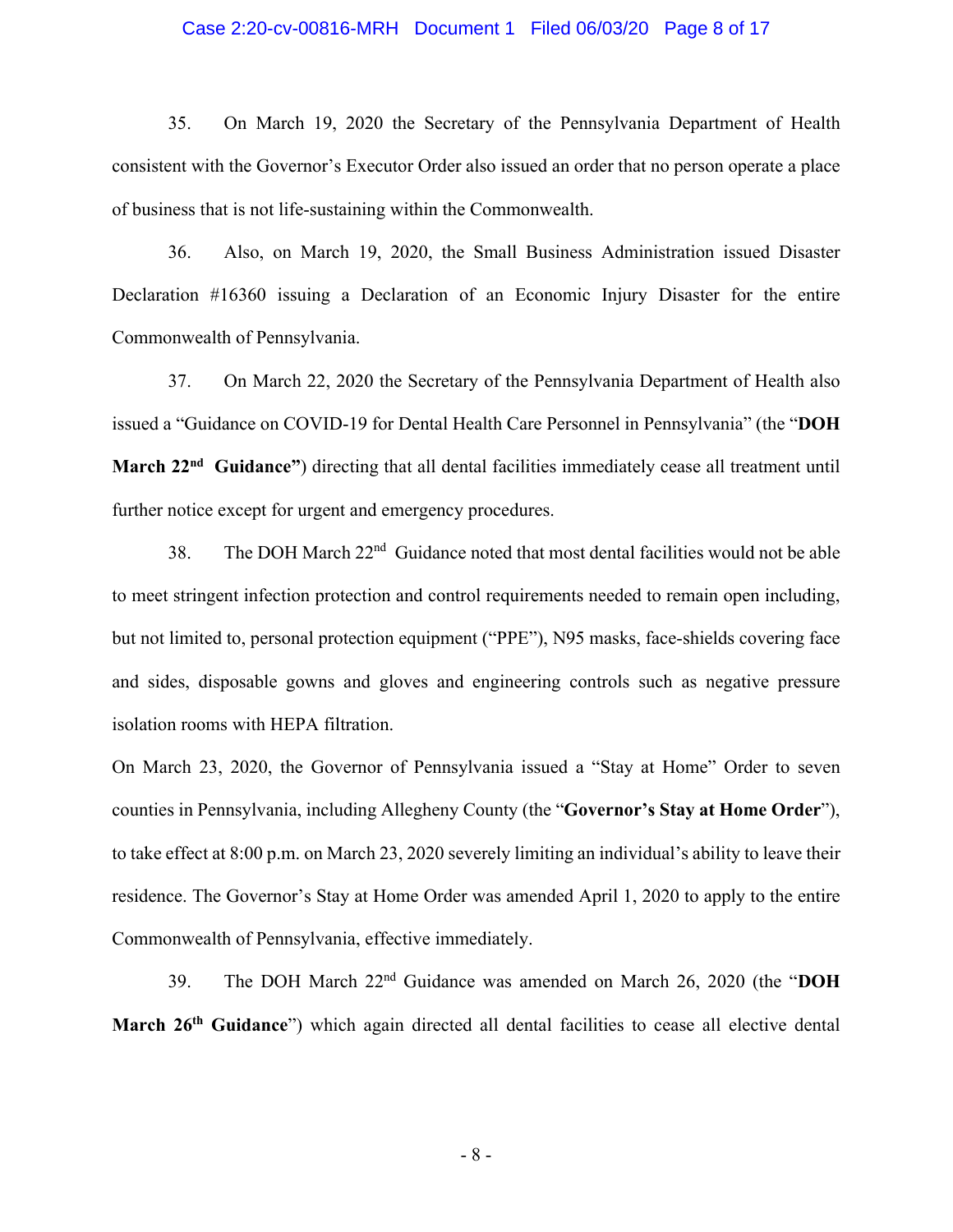#### Case 2:20-cv-00816-MRH Document 1 Filed 06/03/20 Page 9 of 17

procedures and to only treat urgent and emergency patients if the facilities were able to meet certain stringent infection and control requirements.

40. On May 8, 2020 the DOH March  $26<sup>th</sup>$  Guidance was amended to remove the absolute prohibition against elective or non-urgent dental procedures (the "**DOH May 8th** Guidance"). The DOH May 8<sup>th</sup> Guidance, however, discouraged dental procedures that created visible spray or aerosol permitting such procedures only as a "last resort" if clinically necessary to prevent irreversible damage to the patient and only when proper PPE, per OSHA guidance, was available to the dental practice. The DOH May 8<sup>th</sup> Guidance further noted that the Pennsylvania Department of Health and Pennsylvania Department of Emergency Services were not prioritizing dental practices for PPE distribution and that "[I]f infection control protocols outlined by the CDC and OSHA cannot be followed, the procedure should not be done."

41. Most other states, including those in which the putative Class members reside and/or do business, have issued similar compulsory shut-down orders for "non-essential" businesses, or businesses deemed not to be "life sustaining." Most other states, including those in which the putative Class members reside and/or do business, have also issued directives from public health officials curtailing non-urgent or non-emergent health care services.

42. The closure of all "non-life-sustaining businesses" evidences an awareness on the part of both state and local governments that COVID-19 causes loss of or damage to property. This is particularly true in places where in-person business is conducted, as the contact and interaction necessarily incident to such businesses causes a heightened risk of the property becoming contaminated.

43. For example, a New York City Executive Order entered on March 16, 2020 specifically acknowledged that: "[COVID-19] physically is causing property loss and damage."

- 9 -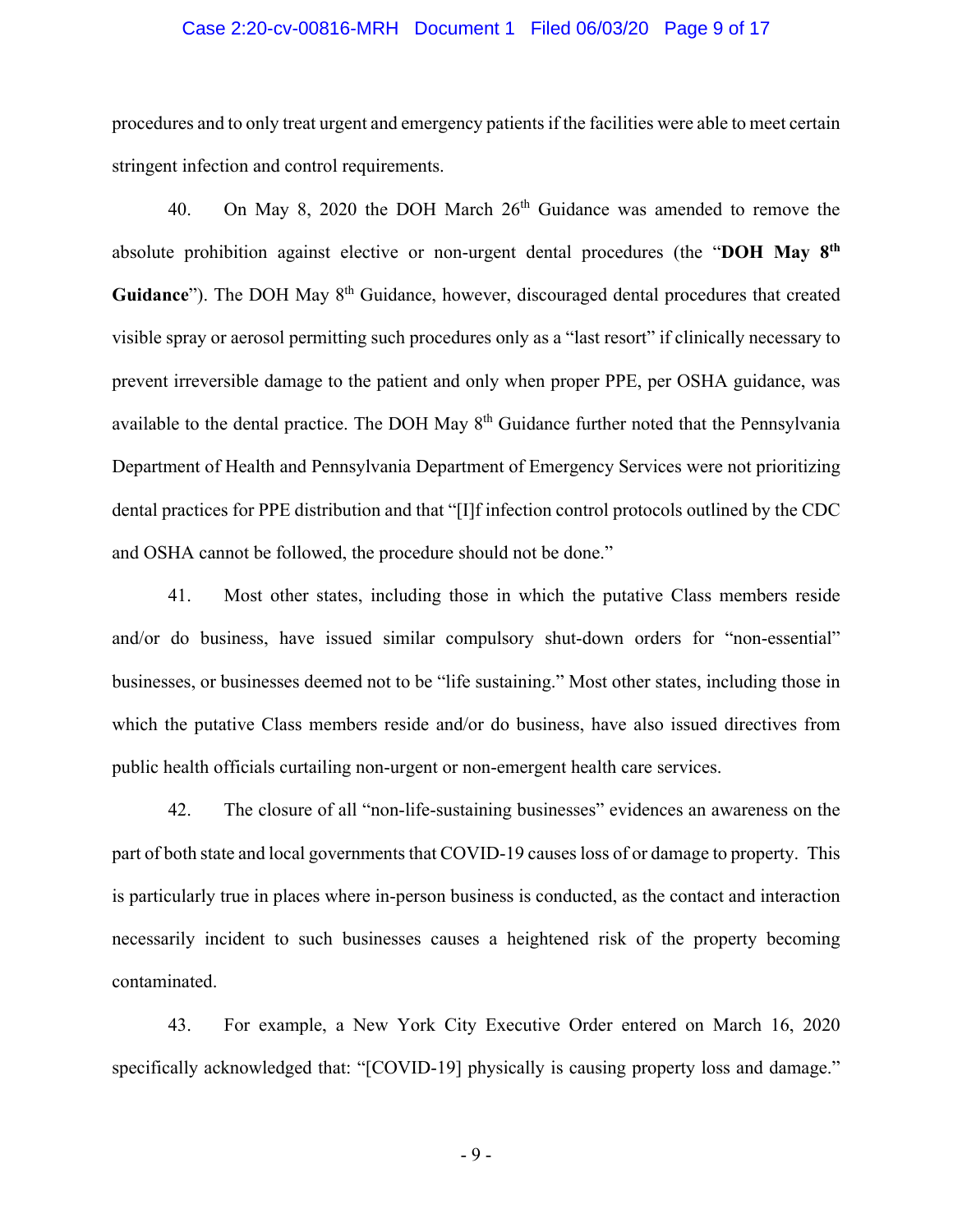## Case 2:20-cv-00816-MRH Document 1 Filed 06/03/20 Page 10 of 17

*See* https://www1.nyc.gov/assets/home/downloads/pdf/executive-orders/2020/eeo-100.pdf (last accessed May 6, 2020).

44. Similarly, in a March 16, 2020 proclamation, the City of New Orleans acknowledged COVID-19's "propensity to attach to surfaces for prolonged periods of time, thereby spreading from surface to person and causing property loss and damage in certain circumstances." *See* https://nola.gov/mayor/executive-orders/emergency-declarations/03162020 mayoral-proclamation-to-promulgate-emergency-orders-during-the-state-of-emergency-due-toco/ (last accessed May 6, 2020).

45. In upholding the Governor of Pennsylvania's Proclamation of a state-wide disaster and the Executive Orders mandating the closure of businesses within Pennsylvania, the Pennsylvania Supreme Court noted the significant risk of the spread of the COVID-19 virus, even in locations where the disease has not been detected:

> Covid-19 does not spread because the virus is "at" a particular location. Instead it spreads because of person-to-person contact, as it has an incubation period of up to fourteen days and that one in four carriers of the virus are asymptomatic. Respondents' Brief at 4 (citing Coronavirus Disease 2019, "Symptoms," CDC, https://www.cdc.gov/coronavirus/2019-ncov/symptoms-testing/symptoms.html (last accessed 4/9/2020)). The virus can live on surfaces for up to four days and can remain in the air within confined areas and structures. *Id.* (citing National Institutes of Health, "Study suggests new coronavirus may remain on surfaces for days," (Mar. 27, 2020) https://www.nih.gov/news-events/nih-researchmatters/study-suggests-new-coronavirus-may-remain-surfaces-days (last accessed 4/9/2020) and Joshua Rabinowitz and Caroline Bartman, "These Coronavirus Exposures Might be the Most Dangerous," The New York Times (Apr. 1, 2020) https://www.nytimes.com/2020/04/01/opinion/coronavirus-viraldose.html).

*Friends of DeVito v. Wolf*, A. 3d , 2020 WL 1847100, \*15-16 (Pa. April 13, 2020).

46. Because the COVID-19 virus can survive on surfaces for up to fourteen days, the Pennsylvania Supreme Court ultimately concluded that "any location . . . where two or more people can congregate is within the disaster area."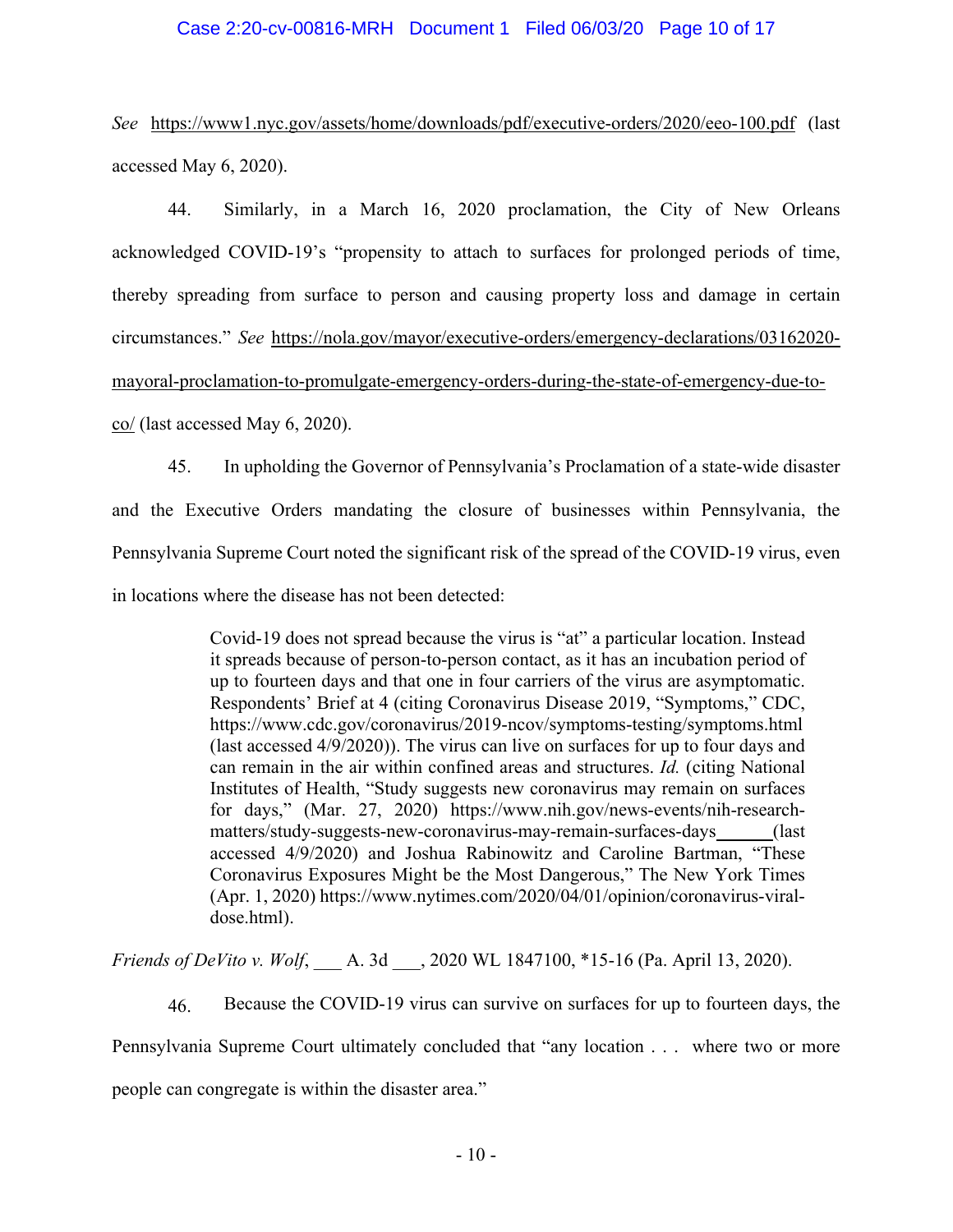## **Plaintiff Submits a Claim Under Its "All-Risk" Policy, and Defendant Wrongly Fails and Refuses To Honor Its Obligations Respecting Same**

47. As a result of the orders, guidance and protocols issued by the Governor of Pennsylvania, the Secretary of the Pennsylvania Department of Health, the CDC and OSHA relating to the Plaintiff's practice of dentistry (collectively the "**Mandated Shutdown Rules"**), the Covered Property effectively closed on March 23, 2020 for provision of elective dental procedures with limited re-opening as of June 1, 2020 to provide clinically necessary treatment in cases of non-urgent and non-emergent care.

48. Plaintiff has incurred, and continues to incur, among other things, a substantial loss of business income, including additional expenses covered under the Policy due to the constraints to provide elective dental care to patients at the Covered Property because of the Mandated Shutdown Rules.

49. On April 12, 2020 Plaintiff provided notice to Defendant of her claim for the interruption to her business.

50. Defendant responded to Plaintiff with a letter, dated April 13, 2020 (attached hereto as **Exhibit B**), indicating:

At the threshold, there must be direct physical loss or damage to Covered Property caused by a covered cause of loss in order for the claim to be covered. Covered Property generally entails your premises and business personal property. Direct physical loss or damage generally means a physical effect on Covered Property, such as a deformation, permanent change in physical appearance or other manifestation of a physical effect. Your notice of claim indicates that your claim involves Coronavirus. However, the fact of the pandemic, without more, is not direct physical loss or damage to property at the premises.

 Based upon its improper interpretation that "direct physical loss or damage" is limited to a "physical effect" on property, Defendant concludes its letter with a request for, *inter alia*, "inspection reports and test reports referring to or relating to actual or suspected presence of Coronavirus . . . ."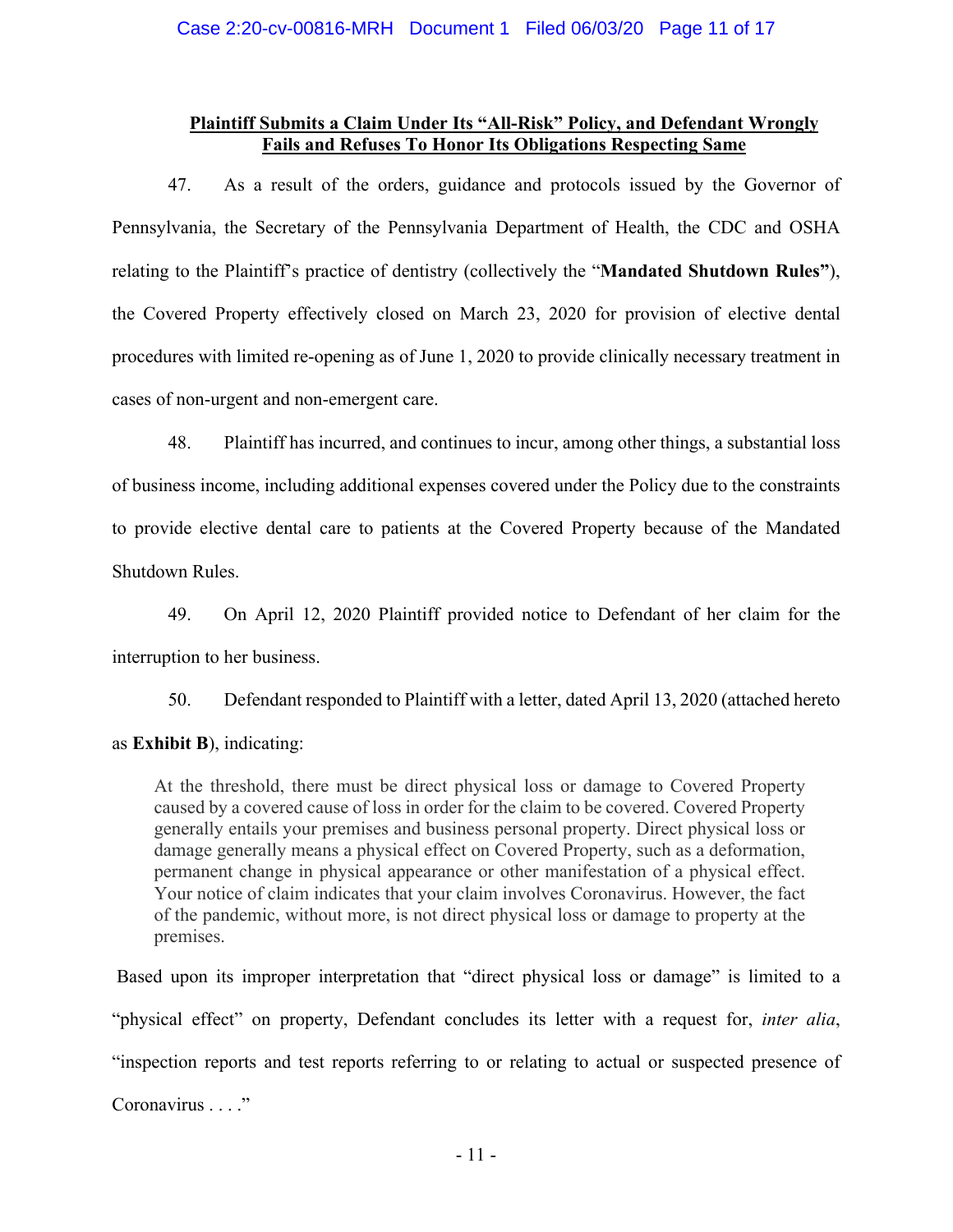# **Contrary To Defendant's Position, Plaintiff's Losses Arise From Direct Physical Loss Or Damage**

51. Plaintiff's Covered Property suffered "direct physical loss or damage" due to the Mandated Shutdown Rules requiring Plaintiff discontinue her primary use of the Covered Property. The Mandated Shutdown Rules, in and of themselves, constitute a Covered Cause of Loss within the meaning of the Policy.

52. Alternatively, and to the extent the Mandated Shutdown Rules do not constitute a Covered Cause of Loss within the meaning of the Policy, the COVID-19 public health emergency and the ubiquitous nature of the COVID-19 virus caused a direct physical loss or damage to Plaintiff's Covered Property.

53. Further, and as an additional basis for coverage under the Policy, the ubiquitous nature of the COVID-19 virus caused direct physical loss or damage to property other than Plaintiff's Covered Property, and such loss or damage resulted in an "action by civil authority" prohibiting access to Plaintiff's Covered Property, within the meaning of the Policy.

# **CLASS ACTION ALLEGATIONS**

54. Plaintiff brings this action individually and as a class action on behalf of the Class, defined as follows:

All policyholders in the United States who purchased commercial property coverage, including business or interruption income (and extra expense) coverage from Defendant and who have been denied coverage under their policy for lost business income after being ordered by a governmental entity, in response to the COVID-19 pandemic, to shut down or otherwise curtail or limit in any way their business operations.

55. Excluded from the Class are Defendant and its officers, directors, legal representatives, successors, subsidiaries, and assigns. Also excluded from the Class are any judicial officer presiding over this matter, members of their immediate family, and members of their staff.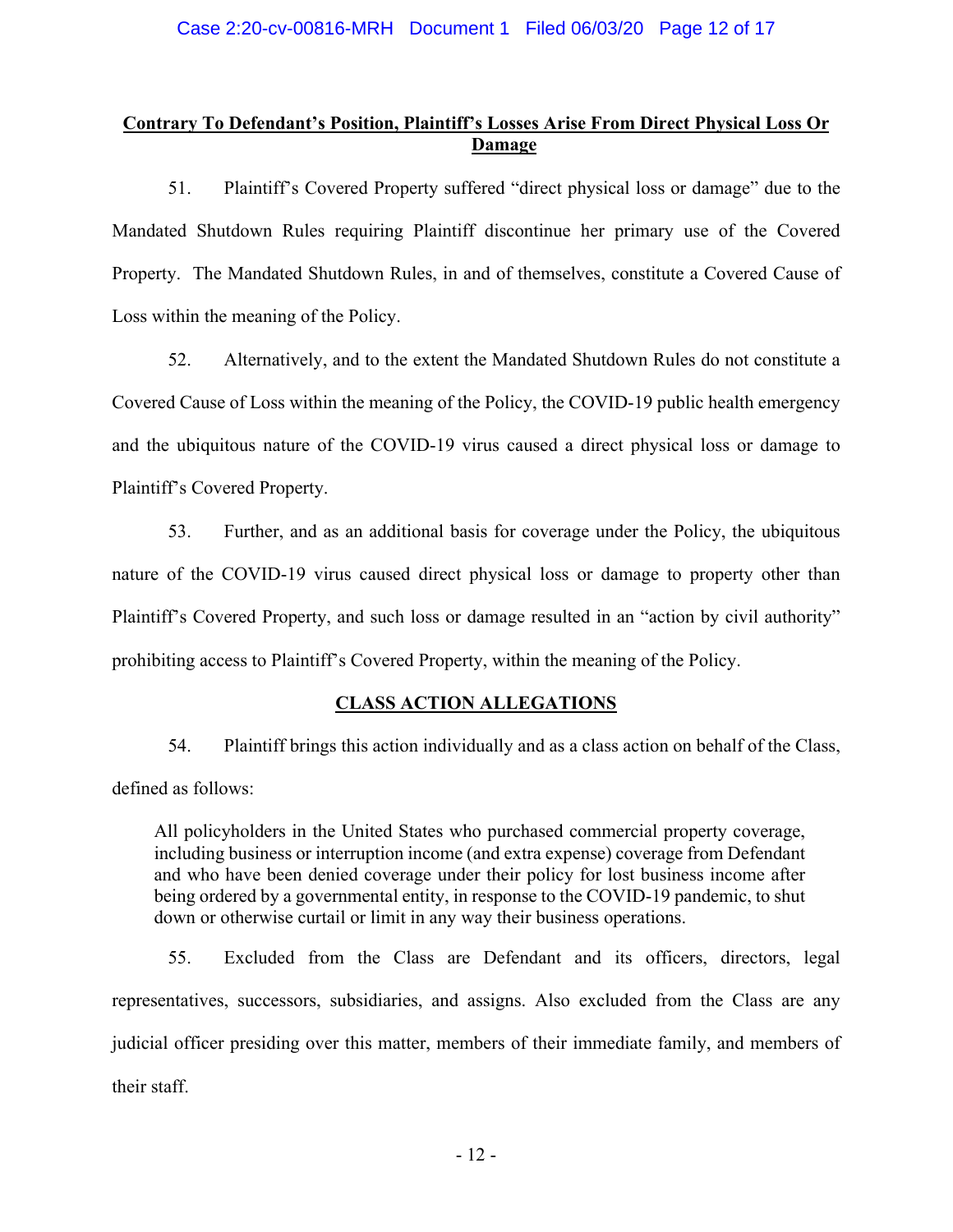### Case 2:20-cv-00816-MRH Document 1 Filed 06/03/20 Page 13 of 17

56. The members of the Class are so numerous and geographically dispersed that joinder would be impracticable. Class members are readily identifiable from information and records in Defendant's possession, custody, or control.

57. There is a well-defined community of interest in the common questions of law and fact affecting the Class members. These common legal and factual questions include, but are not limited to:

a. whether Defendant owed coverage to Plaintiff and the Class;

b. whether any exclusions to coverage apply;

c. whether Plaintiff and members of the Class are entitled to damages and, if so, the measure of such damages; and

d. whether Plaintiff and members of the Class are entitled to equitable, declaratory and/or other relief, and if so, the nature of such relief.

58. Plaintiff's claims are typical of the claims of the absent class members and have a common origin and basis. Plaintiff and absent Class members are all injured by Defendant's refusal to afford the purchased coverage. Plaintiff's claims arise from the same practices and course of conduct giving rise to the claims of the absent Class members and are based on the same legal theories, namely the refusal to provide insurance coverage for the loss. If prosecuted individually, the claims of each Class member would necessarily rely upon the same material facts and legal theories and seek the same relief. Plaintiff's claims arise from the same practices and course of conduct that give rise to the other Class members' claims and are based on the same legal theories.

59. Plaintiff will fully and adequately assert and protect the interests of the absent Class members and has retained Class counsel who are experienced and qualified in prosecuting class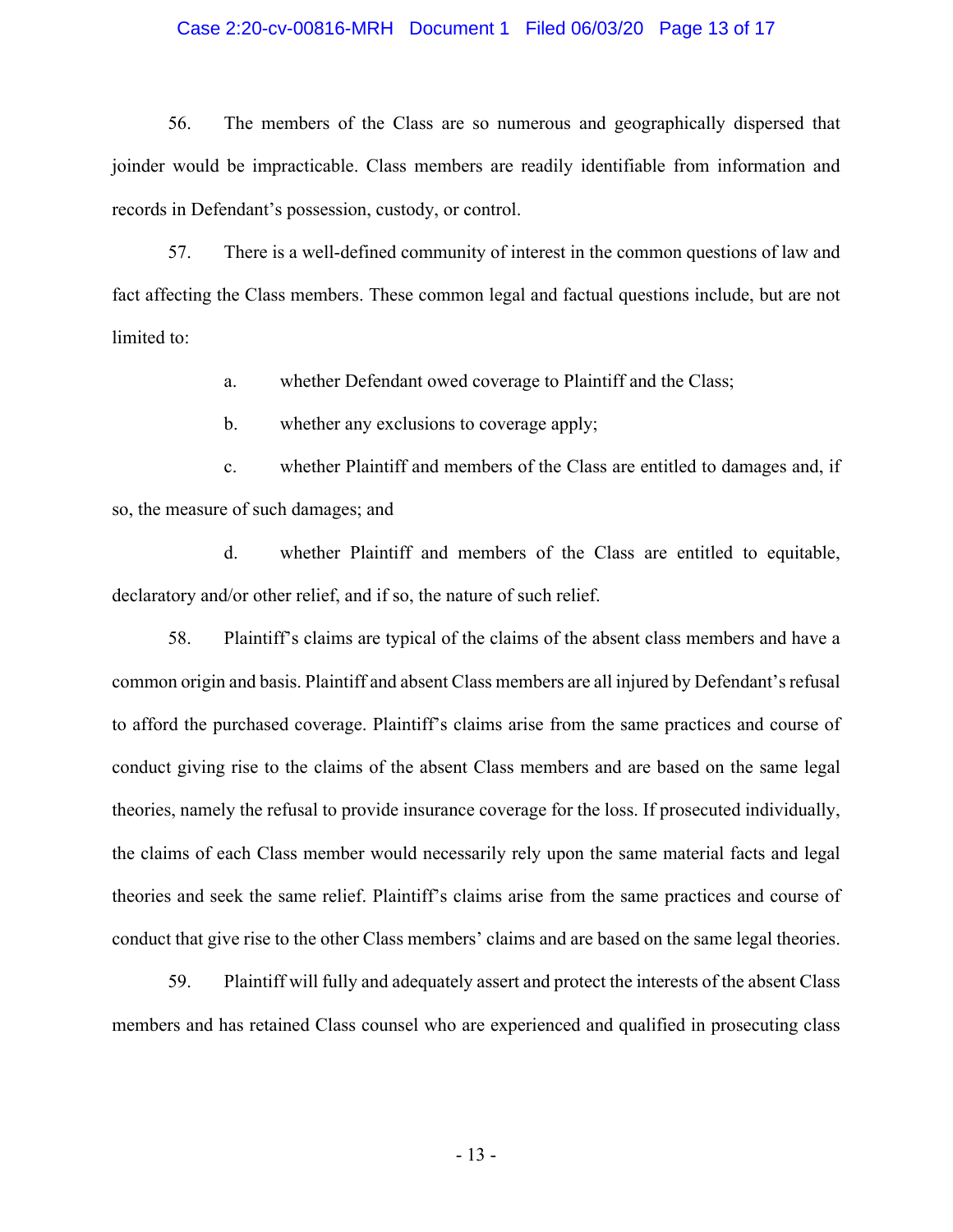#### Case 2:20-cv-00816-MRH Document 1 Filed 06/03/20 Page 14 of 17

action cases similar to this one. Neither Plaintiff nor Plaintiff's attorneys has any interests contrary to or conflicting with the interests of absent Class members.

60. The questions of law and fact common to all Class members predominate over any questions affecting only individual class members.

61. A class action is superior to all other available methods for the fair and efficient adjudication of this lawsuit because individual litigation of the absent Class members' claims is economically infeasible and procedurally impracticable. Class members share the same factual and legal issues and litigating the claims together will prevent varying, inconsistent, or contradictory judgments, and will prevent delay and expense to all parties and the court system through litigating multiple trials on the same legal and factual issues. Class treatment will also permit Class members to litigate their claims where it would otherwise be too expensive or inefficient to do so. Plaintiff knows of no difficulties in managing this action that would preclude its maintenance as a class action.

62. Additionally, the prosecution of separate actions by individual Class members would create a risk of inconsistent or varying adjudications with respect to individual Class members that would establish incompatible standards of conduct for Defendant. Such individual actions would create a risk of adjudications that would be dispositive of the interests of other Class members and impair their interests. Defendant, through its uniform conduct, acted or refused to act on grounds generally applicable to the Class as a whole, making declaratory relief appropriate to the Class as a whole.

### **COUNT I DECLARATORY RELIEF**

63. Plaintiff incorporates by reference each and every allegation set forth above.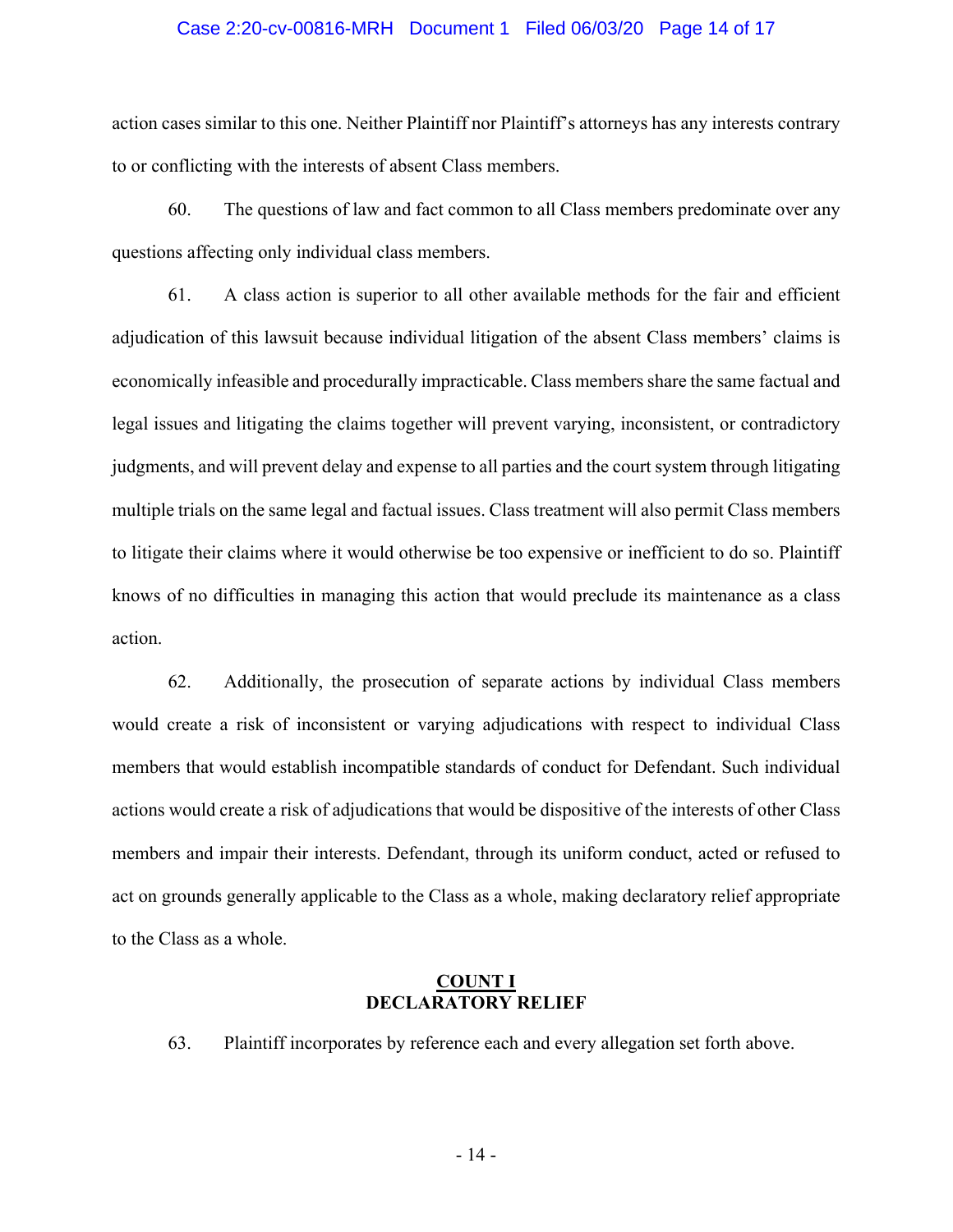#### Case 2:20-cv-00816-MRH Document 1 Filed 06/03/20 Page 15 of 17

64. The Declaratory Judgment Act, 28 U.S.C. § 2201(a), provides that in "a case of actual controversy within its jurisdiction . . . any court of the United States . . . may declare the rights and other legal relations of any interested party seeking such declaration, whether or not further relief is or could be sought." 28 U.S.C. § 2201(a).

65. An actual controversy has arisen between Plaintiff and the Defendant as to the rights, duties, responsibilities and obligations of the parties in that Plaintiff contends and Defendant disputes and denies that the Policy provides coverage to Plaintiff for any current and future lost business income, subject to the limit of liability, for the temporary suspension of Plaintiff's operations.

66. The Policy provides coverage for "direct 'loss' to Covered Property," with "loss" defined as "accidental physical loss or accidental physical damage."

67. Plaintiff's loss of use, loss of access, and loss of functionality of the Covered Property when the Mandated Shutdown Rules made it unlawful for Plaintiff to fully access, use, and operate her business at the Covered Property, constitutes a "loss" to the Covered Property under the Policy. Alternatively, the ubiquitous nature of the COVID-19 virus caused a "loss" to the Covered Property by preventing Plaintiff from using the Covered Property for its intended purpose.

68. Additionally, the Mandated Shutdown Rules or, alternatively, the ubiquitous nature of the COVID-19 virus, caused a "loss" to property other than the Covered Property, thereby invoking coverage under the Policy's "Civil Authority" provision for "actual loss of 'Business Income' . . . caused by action of civil authority that prohibits access to the 'premises.'"

69. The Policy constitutes a valid and binding agreement obligating the Defendant to indemnify Plaintiff for covered losses. Plaintiff has substantially performed or otherwise satisfied

- 15 -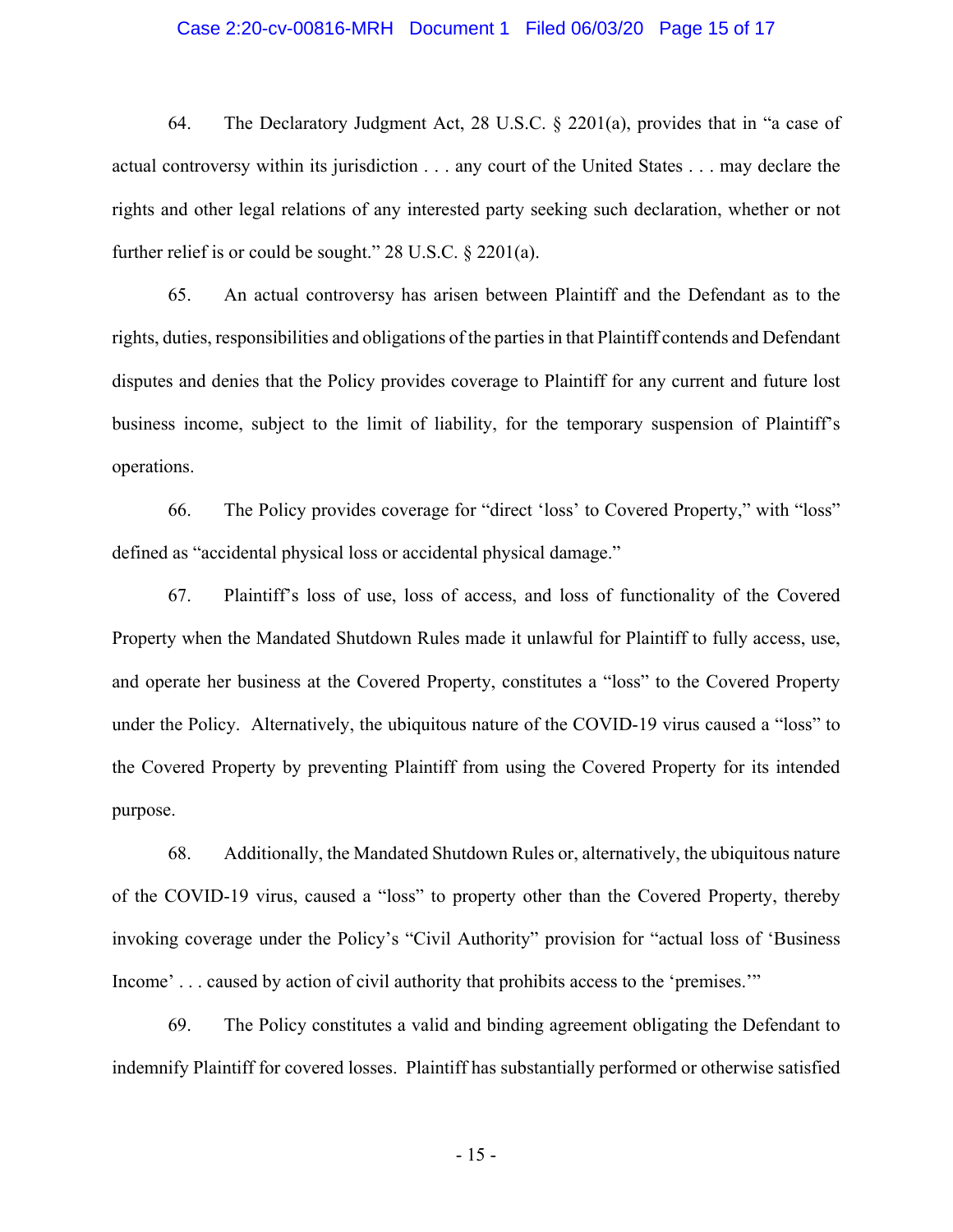### Case 2:20-cv-00816-MRH Document 1 Filed 06/03/20 Page 16 of 17

all conditions precedent to bringing this action and obtaining coverage pursuant to the Policy and applicable law, or alternatively, Plaintiff has been excused from performance by Defendant's acts, representations, conduct, or omissions.

- 70. Defendant has failed to indemnify Plaintiff for her covered losses.
- 71. No exclusion to coverage applies.
- 72. Plaintiff has suffered and continues to suffer a covered loss under the Policy.

73. Plaintiff, individually and on behalf of the Class, seeks a Declaratory Judgment that there is coverage for its business interruption losses under the Policy.

## **COUNT II BREACH OF CONTRACT**

74. Plaintiff incorporates by reference each and every allegation set forth above.

75. Plaintiff and Defendant entered into a contract of insurance; here, the Policy.

76. As an insurer, Defendant has a duty of good faith and fair dealing towards its insureds, including the obligation to pay for the financial losses suffered by the Plaintiff and members of the Class because of the Mandated Shutdown Rules.

77. Plaintiff and members of the Class had a reasonable expectation that the financial losses suffered because of the Mandated Shutdown Rules would be covered under the Policy.

78. The Class members entered into a substantially identical policy with Defendant.

79. Under the Policy, Defendant agreed to indemnify Plaintiff and the Class for their business losses as a result of a covered loss.

80. Plaintiff and the Class members suffered a covered loss under the Policy.

81. Plaintiff and the Class members timely submitted a notice of claim and satisfied all conditions precedent to receiving the coverage it purchased from Defendant.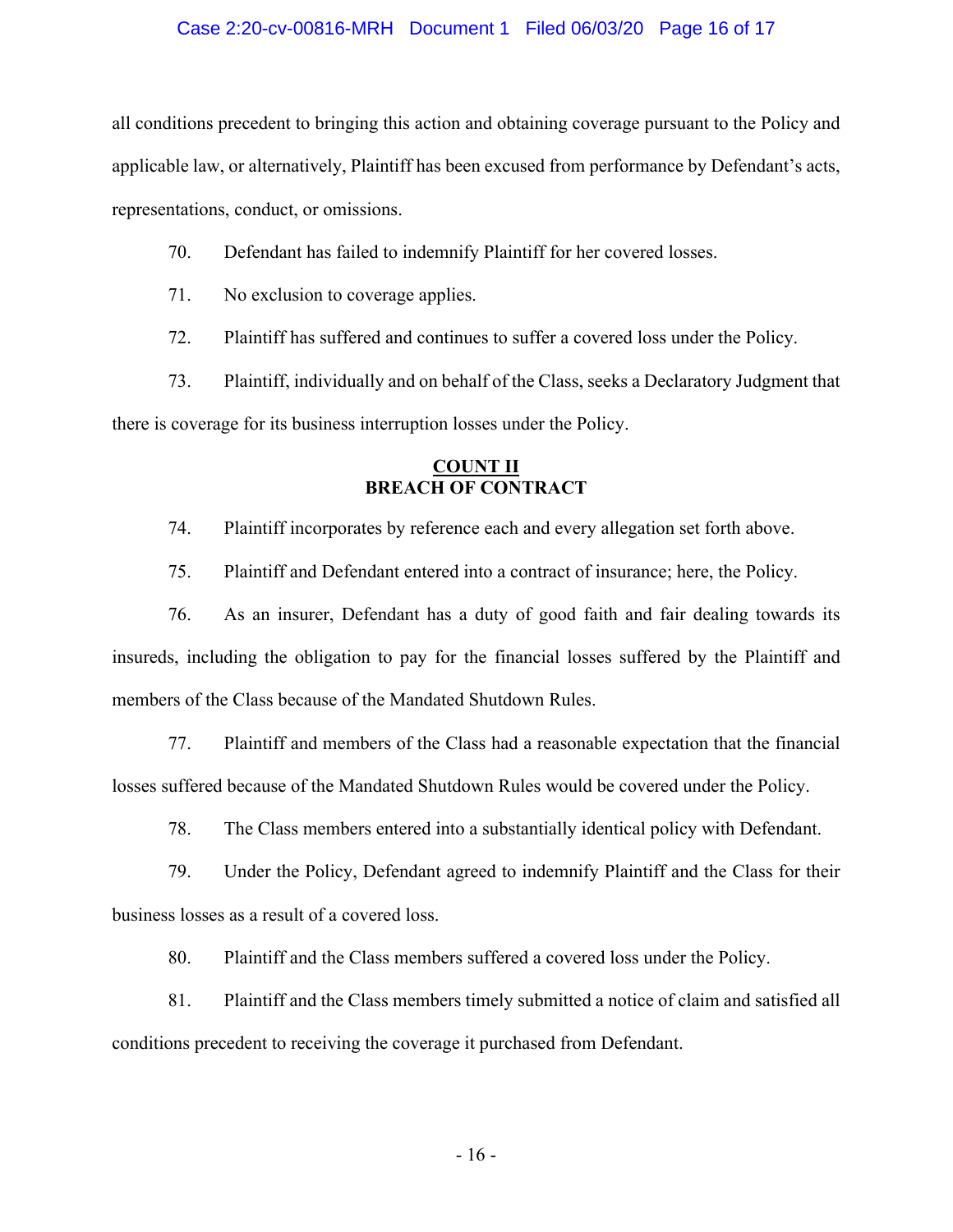## Case 2:20-cv-00816-MRH Document 1 Filed 06/03/20 Page 17 of 17

82. Defendant breached its contract with Plaintiff and the Class members by failing and refusing to provide the contracted for coverage.

83. Defendant's breach of the contract has caused Plaintiff and the Class to suffer damages in the amount of their unreimbursed business losses or their limits of liability, whichever is lower.

## **PRAYER FOR RELIEF**

WHEREFORE, Plaintiff herein prays as follows:

1) For a declaration that there is coverage under the Policy for the interruption to

Plaintiff's business and the associated business income lost therefrom;

- 2) For damages, costs and attorney's fees; and
- 3) For such other relief as the Court may deem proper.

## **TRIAL BY JURY IS DEMANDED** Respectfully submitted,

Date: June 3, 2020 */s/ Gary F. Lynch* 

Gary F. Lynch R. Bruce Carlson Kelly K. Iverson **CARLSON LYNCH LLP**  1133 Penn Avenue, 5th Floor Pittsburgh, PA 15222 P: (412) 322-9243 F: (412) 231-0246 glynch@carlsonlynch.com bcarlson@carlsonlynch.com kiverson@carlsonlynch.com

Howard M. Louik **LOUIK LAW OFFICES**  750 Washington Road, Unit 705 Pittsburgh, PA 15228 P: (412) 889-7541 F: (412) 391-7310 howard@louiklaw.net

*Counsel for Plaintiff*